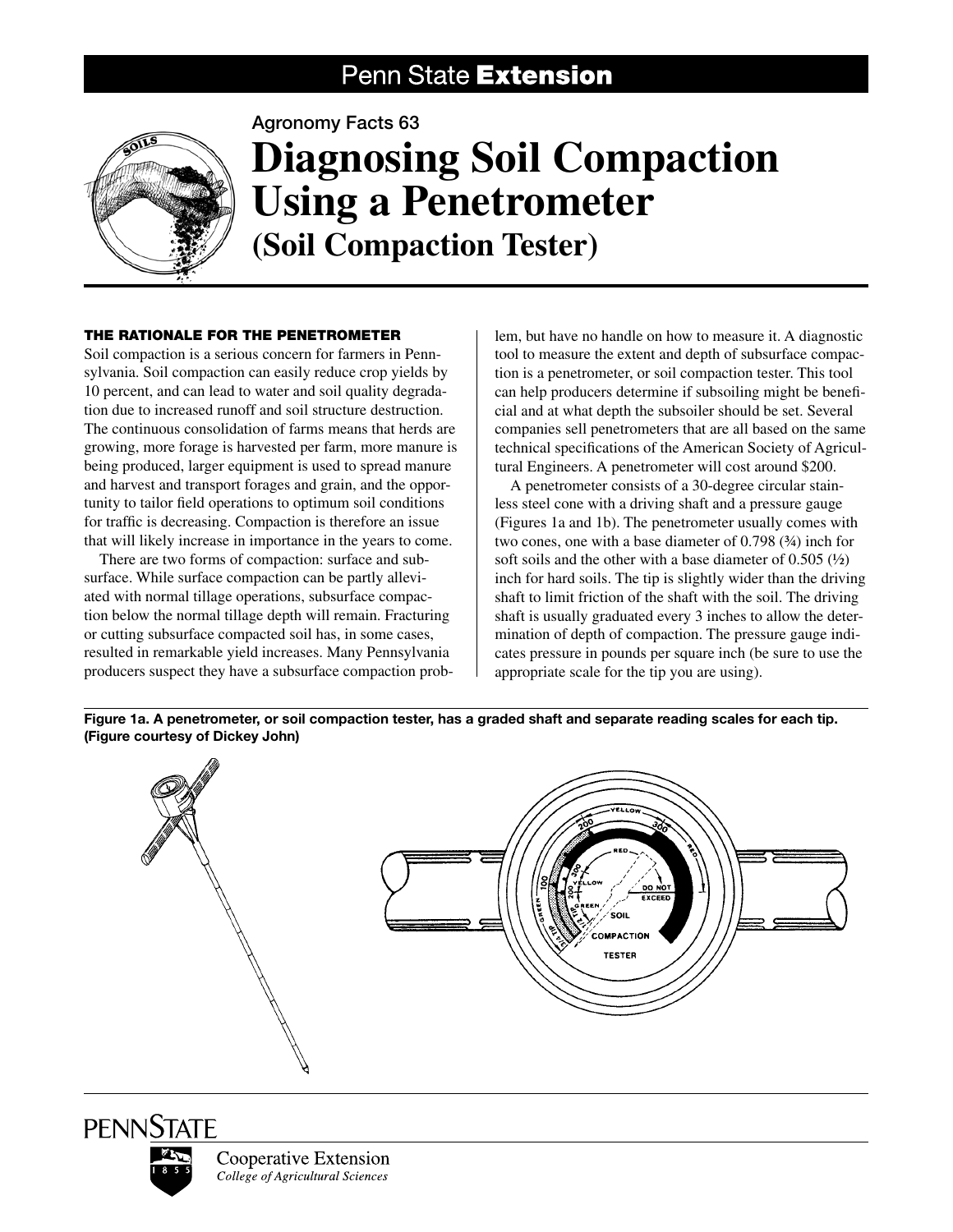Figure 1b. A penetrometer usually comes with two points (½ and ¾ inch diameter). (Figure courtesy of Dickey John)



The penetrometer is designed to mimic a plant root. Of course, a plant root is living, and much smaller than a penetrometer, so the penetrometer can be expected to have some shortcomings. In studies conducted at the United States Department of Agriculture's Agricultural Research Service (USDA-ARS), root penetration into soil cores packed to different densities was measured and compared to penetrometer readings. Root penetration decreases linearly with penetration resistance, until almost no roots penetrate into soil with a penetration resistance of 300 psi (Figure 2). Much of this research was done with cotton, but it also appears to hold true for other crops. Although the limit of zero root growth may not be exactly at 300 psi, it is certain that root growth will be greatly inhibited at higher penetrometer readings. This is true in both wet and dry soils, and is independent of soil texture. Unfortunately, the penetrometer does not capture pores created by physical or biological forces such as freezing/thawing, wetting/drying, earthworm burrowing, and root channeling. Plant roots will find and grow through these spaces in the soil if they are present.

#### How to use the penetrometer

The readings taken with the penetrometer are called the cone index. The readings should be taken when the whole profile is at field capacity (approximately 24 hours after a soaking rain). The best time of the year for the compaction measurement is the spring because the whole profile has usually been thoroughly moistened during the winter. If the soil is too wet (muddy), compaction could be underestimated because the soil acts as a liquid. If the soil is too dry, compaction could be overestimated because roots will be able to penetrate the soil when it dampens. The idea behind using the penetrometer at field capacity is that this is the best-case scenario for roots. Hopefully, the soil will be at field capacity at various times during the growing season. During these periods, roots will be able to penetrate soil that has low penetration resistance. Penetration resistance will increase when the soil dries out, and root growth can then be expected to be limited. However, when the moisture content of the soil increases again, penetration resistance will decrease, and root growth will resume.

The penetrometer rod should be driven in the soil at a rate of approximately one inch per second. As you push the penetrometer into the soil, record the depth at which the 300 psi level is exceeded, using the gradients on the penetrometer rod. This level is the top of the compacted zone. Continue pressing the penetrometer down. Record the depth at which the penetration falls below 300 psi. This is the bottom of the compacted zone. For each measuring point, there are two numbers: the top of the compaction zone and the bottom of the compaction zone. If penetration resistance never increases above 300 psi, you will have blanks in both spaces, indicating no severe root-limiting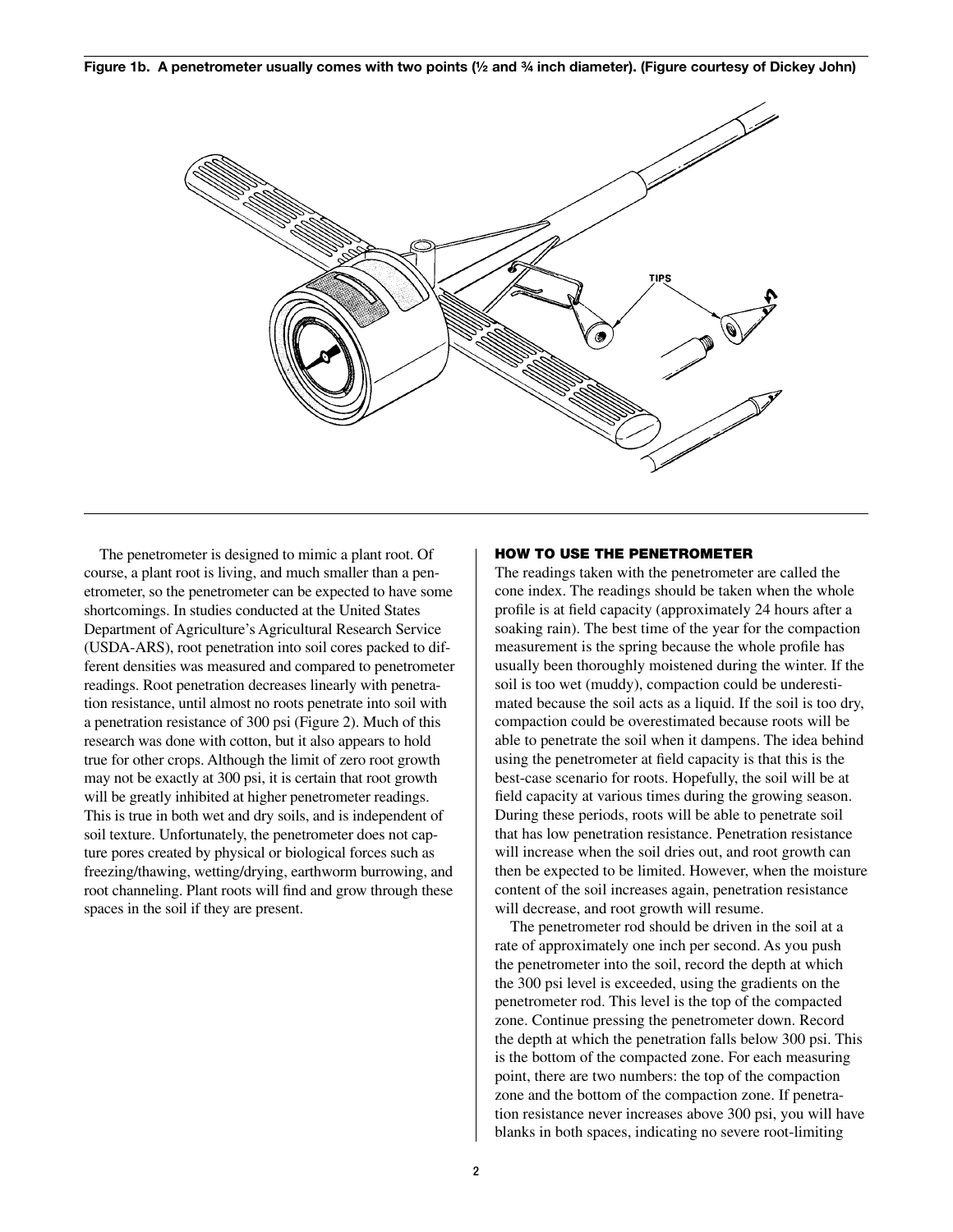compaction. If the penetration resistance increases above 300 psi, but never falls below 300 psi, there is no bottom to the compaction zone.

Cone index should be measured respective to tillage relief, wheel tracks, plant rows, and other recognizable patterns in the field. For example, if you know the areas of wheel traffic, take transects in and out of the track, and report them separately. If there are subsoiled zones in the field, measure penetration resistance in and out of the subsoiled zone. If there are planted rows, take measurements in and between the rows, and report them separately. Take separate readings for trafficked and nontrafficked areas.

The number of readings in a field depends on the accuracy you desire. As a first approximation, take some preliminary readings at a few places in the field to develop a sampling strategy. The cone index values are likely to be quite variable, so multiple readings are required per field. It is recommended to take one reading every 100 to 150 feet, or three to four readings per acre to develop a solid recommendation. This is a useful spacing if no recognizable patterns are present. If you recognize patterns, you may wish to increase the number of readings and report them separately as suggested above. It is extremely useful to compare the cone index values in the field with measurements in undisturbed areas such as fence rows.

After completing the sampling, a recommendation can be formulated using Table 1.

The measurement of the lower boundary of the compaction zone determines the depth of subsoiling. If subsoiling is recommended, run the subsoiler 1 inch below the compaction zone. Setting the subsoiler much deeper will not provide additional benefits. If subsoiling is done, it is important to eliminate the cause of compaction to avoid recompaction. Subsoiling should only be considered to be a measure of last resort, not an annual management practice. These recommendations are based on research conducted at the University of Kentucky. With time, we hope to validate them in Pennsylvania.

Figure 2. Root penetration and penetration resistance.



The penetrometer simulates root growth. Root growth decreases linearly with increasing penetration resistance, until practically stopping above 300 psi. Remember, however, that roots may still penetrate soil with a penetration resistance greater than 300 psi if natural cracks and pores are present.

| Table 1. Interpretation of penetration resistance<br>measurements.             |                                    |                                         |
|--------------------------------------------------------------------------------|------------------------------------|-----------------------------------------|
| PERCENTAGE OF MEASURING POINTS HAVING<br>CONE INDEX > 300 PSI IN TOP 15 INCHES | <b>COMPACTION</b><br><b>RATING</b> | <b>SUBSOILING</b><br><b>RECOMMENDED</b> |
| $<$ 30                                                                         | Little to none                     | No.                                     |
| $30 - 50$                                                                      | <b>Slight</b>                      | <b>No</b>                               |
| $50 - 75$                                                                      | Moderate                           | Yes                                     |
| >75                                                                            | Severe                             | Yes                                     |

Adapted from: Lloyd Murdock, Tim Gray, Freddie Higgins, and Ken Wells, 1995. *Soil Compaction in Kentucky*. Cooperative Extension Service, University of Kentucky, AGR-161.